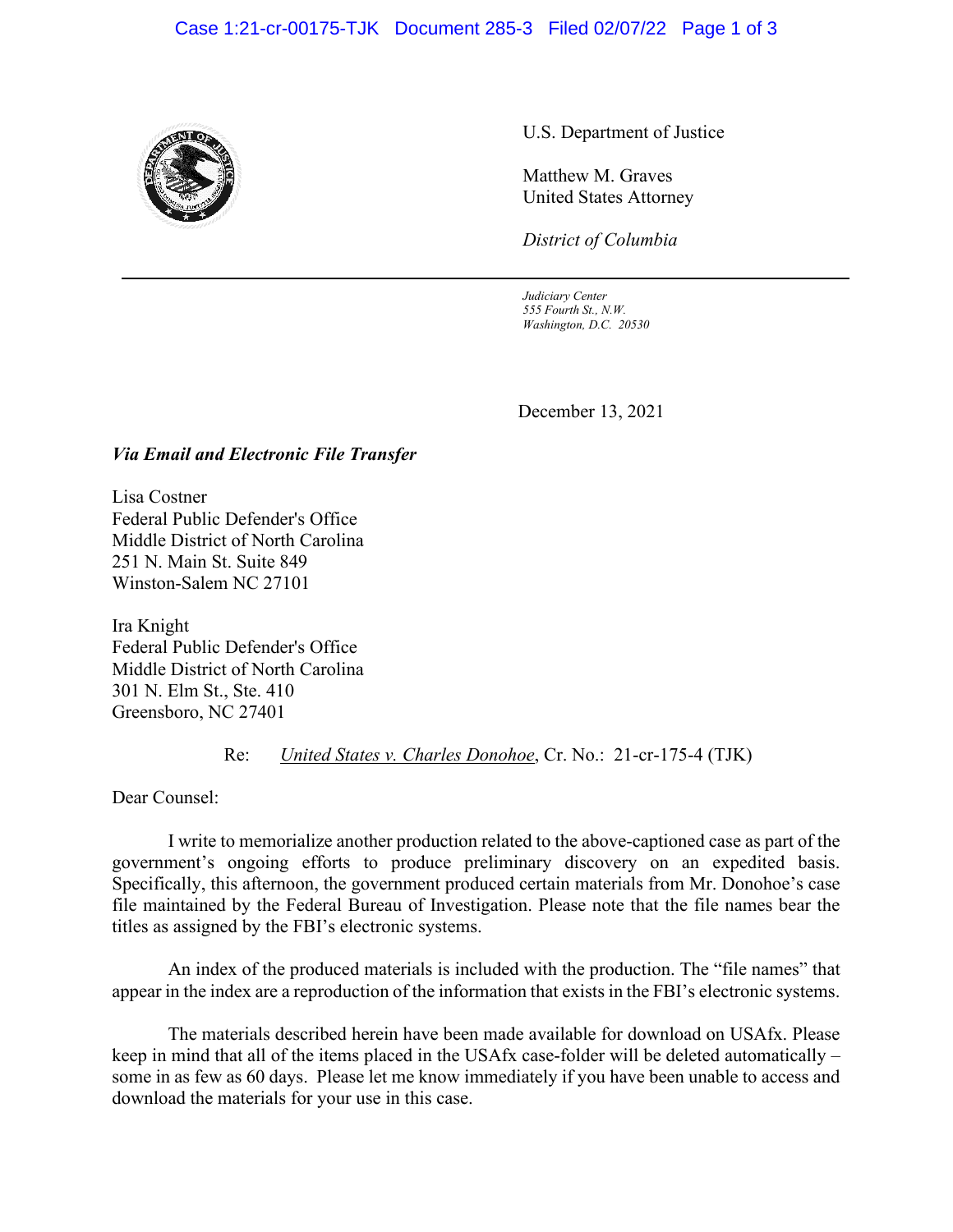### Case 1:21-cr-00175-TJK Document 285-3 Filed 02/07/22 Page 2 of 3

We understand that our discovery obligations are ongoing and intend to supplement our disclosures on a rolling basis. If you have any questions, please do not hesitate to contact us.

Please contact me should you have any questions or concerns.

Sincerely yours,

### MATTHEW M. GRAVES UNITED STATES ATTORNEY

By:  $\frac{|s|}{\sqrt{|s|}}$ 

Luke M. Jones Assistant United States Attorney 555 4th Street, N.W. Washington, D.C. 20530  $(202)$  252-7066 Luke.jones@usdoj.gov